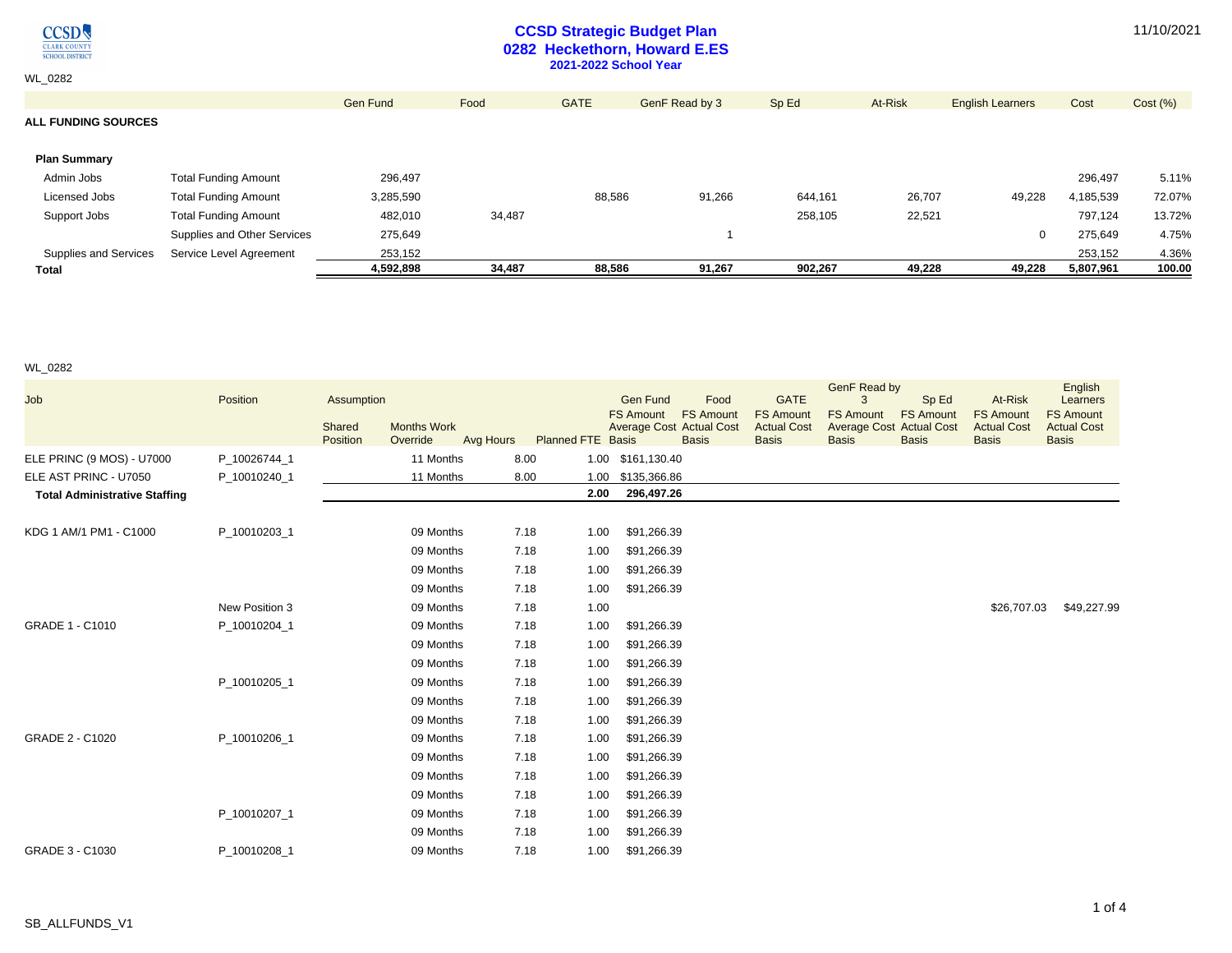$\underset{\frac{\text{CIARK COUNTY}}{\text{CIARK COUNTY}}} {\underset{\text{SCHOOL DISTRICT}}{\text{OUSTRIC}}}}$ 

WL\_0282

# **CCSD Strategic Budget Plan 0282 Heckethorn, Howard E.ES 2021-2022 School Year**

| Job                            | Position       | Assumption         |                                |           |                          | <b>Gen Fund</b>  | Food                                                                | <b>GATE</b>                                            | GenF Read by<br>3                                                   | Sp Ed                            | At-Risk                                                | English<br>Learners                                    |
|--------------------------------|----------------|--------------------|--------------------------------|-----------|--------------------------|------------------|---------------------------------------------------------------------|--------------------------------------------------------|---------------------------------------------------------------------|----------------------------------|--------------------------------------------------------|--------------------------------------------------------|
|                                |                | Shared<br>Position | <b>Months Work</b><br>Override | Avg Hours | <b>Planned FTE Basis</b> | <b>FS Amount</b> | <b>FS Amount</b><br><b>Average Cost Actual Cost</b><br><b>Basis</b> | <b>FS Amount</b><br><b>Actual Cost</b><br><b>Basis</b> | <b>FS Amount</b><br><b>Average Cost Actual Cost</b><br><b>Basis</b> | <b>FS Amount</b><br><b>Basis</b> | <b>FS Amount</b><br><b>Actual Cost</b><br><b>Basis</b> | <b>FS Amount</b><br><b>Actual Cost</b><br><b>Basis</b> |
|                                |                |                    | 09 Months                      | 7.18      | 1.00                     | \$91,266.39      |                                                                     |                                                        |                                                                     |                                  |                                                        |                                                        |
|                                |                |                    | 09 Months                      | 7.18      | 1.00                     | \$91,266.39      |                                                                     |                                                        |                                                                     |                                  |                                                        |                                                        |
|                                | P_10010209_1   |                    | 09 Months                      | 7.18      | 1.00                     | \$91,266.39      |                                                                     |                                                        |                                                                     |                                  |                                                        |                                                        |
|                                |                |                    | 09 Months                      | 7.18      | 1.00                     | \$91,266.39      |                                                                     |                                                        |                                                                     |                                  |                                                        |                                                        |
| <b>GRADE 4 - C1040</b>         | P_10010210_1   |                    | 09 Months                      | 7.18      | 1.00                     | \$91,266.39      |                                                                     |                                                        |                                                                     |                                  |                                                        |                                                        |
|                                |                |                    | 09 Months                      | 7.18      | 1.00                     | \$91,266.39      |                                                                     |                                                        |                                                                     |                                  |                                                        |                                                        |
|                                |                |                    | 09 Months                      | 7.18      | 1.00                     | \$91,266.39      |                                                                     |                                                        |                                                                     |                                  |                                                        |                                                        |
|                                |                |                    | 09 Months                      | 7.18      | 1.00                     | \$91,266.39      |                                                                     |                                                        |                                                                     |                                  |                                                        |                                                        |
| <b>GRADE 5 - C1050</b>         | P_10010211_1   |                    | 09 Months                      | 7.18      | 1.00                     | \$91,266.39      |                                                                     |                                                        |                                                                     |                                  |                                                        |                                                        |
|                                |                |                    | 09 Months                      | 7.18      | 1.00                     | \$91,266.39      |                                                                     |                                                        |                                                                     |                                  |                                                        |                                                        |
|                                |                |                    | 09 Months                      | 7.18      | 1.00                     | \$91,266.39      |                                                                     |                                                        |                                                                     |                                  |                                                        |                                                        |
|                                |                |                    | 09 Months                      | 7.18      | 1.00                     | \$91,266.39      |                                                                     |                                                        |                                                                     |                                  |                                                        |                                                        |
|                                |                |                    | 09 Months                      | 7.18      | 1.00                     | \$91,266.39      |                                                                     |                                                        |                                                                     |                                  |                                                        |                                                        |
| ART, ELEM - C1100              | P_10010212_1   |                    | 09 Months                      | 7.18      | 1.00                     | \$91,266.39      |                                                                     |                                                        |                                                                     |                                  |                                                        |                                                        |
| MUSIC, ELEM - C1250            | P_10010213_1   |                    | 09 Months                      | 7.18      | 1.00                     | \$91,266.39      |                                                                     |                                                        |                                                                     |                                  |                                                        |                                                        |
| PHYSICAL ED - C1260            | P_10010214_1   |                    | 09 Months                      | 7.18      | 1.00                     | \$91,266.39      |                                                                     |                                                        |                                                                     |                                  |                                                        |                                                        |
| HUMANITIES, ELEM - C1400       | New Position 4 |                    |                                |           | 1.00                     | \$91,266.39      |                                                                     |                                                        |                                                                     |                                  |                                                        |                                                        |
| EAR CHLDHD SP ED - C6030       | P_10010216_1   |                    | 09 Months                      | 7.18      | 1.00                     |                  |                                                                     |                                                        |                                                                     | \$63,182.09                      |                                                        |                                                        |
| ECSE AUTISM-KIDS - C6031       | P_20000466_1   |                    | 09 Months                      | 7.18      | 1.00                     |                  |                                                                     |                                                        |                                                                     | \$115,675.66                     |                                                        |                                                        |
| AUTISM IMPAIRED - C6040        | P_10010217_1   |                    | 09 Months                      | 7.18      | 1.00                     |                  |                                                                     |                                                        |                                                                     | \$125,123.78                     |                                                        |                                                        |
|                                |                |                    | 09 Months                      | 7.18      | 1.00                     |                  |                                                                     |                                                        |                                                                     | \$85,045.96                      |                                                        |                                                        |
| GEN RR ELEM - C6050            | P_10010218_1   |                    | 09 Months                      | 7.18      | 1.00                     |                  |                                                                     |                                                        |                                                                     | \$63,182.09                      |                                                        |                                                        |
|                                |                |                    | 09 Months                      | 7.18      | 1.00                     |                  |                                                                     |                                                        |                                                                     | \$106,905.87                     |                                                        |                                                        |
| SPECIF LEARN DIS - C6070       | P_10010219_1   |                    | 09 Months                      | 7.18      | 1.00                     |                  |                                                                     |                                                        |                                                                     | \$85,045.96                      |                                                        |                                                        |
| GATE ELEM - C6130              | P_10010220_1   |                    | 09 Months                      | 7.18      | 0.80                     |                  |                                                                     | \$88,585.97                                            |                                                                     |                                  |                                                        |                                                        |
| COUNSELOR/ELE - C8000          | P_10010221_1   |                    | 09 Months                      | 7.18      | 1.00                     | \$91,266.39      |                                                                     |                                                        |                                                                     |                                  |                                                        |                                                        |
| K-12 LIBRARY - C8040           | P_20007926_1   |                    | 09 Months                      | 7.18      | 1.00                     | \$91,266.39      |                                                                     |                                                        |                                                                     |                                  |                                                        |                                                        |
| RBG3 LEARNING STR - C8112      | P_10010222_1   |                    | 09 Months                      | 7.18      | 1.00                     |                  |                                                                     |                                                        | \$91,266.39                                                         |                                  |                                                        |                                                        |
| <b>Total Licensed Staffing</b> |                |                    |                                |           | 45.80                    |                  | \$3,285,590.04                                                      | \$88,585.97                                            |                                                                     | \$91,266.39 \$644,161.41         | \$26,707.03                                            | \$49,227.99                                            |
| FRST AID/SFTY AST - N0090      | P_10010223_1   |                    | 09 Months                      | 6.00      | 0.55                     | \$33,519.55      |                                                                     |                                                        |                                                                     |                                  |                                                        |                                                        |
| SCHOOL AIDE - N0100            | P_10010224_1   |                    | 10 Months                      | 7.00      | 0.74                     | \$36,057.54      |                                                                     |                                                        |                                                                     |                                  |                                                        |                                                        |
| LIBRARY AIDE - N0105           | P_10010225_1   |                    | 09 Months                      | 5.00      | 0.46                     | \$25,907.20      |                                                                     |                                                        |                                                                     |                                  |                                                        |                                                        |
|                                | New Position 7 |                    | 09 Months                      | 1.50      | 0.14                     | \$5,414.53       |                                                                     |                                                        |                                                                     |                                  |                                                        |                                                        |
| ELEM SCHOOL CLERK - N0143      | P_10010227_1   |                    | 11 Months                      | 8.00      | 0.91                     | \$57,658.61      |                                                                     |                                                        |                                                                     |                                  |                                                        |                                                        |
| SPTA II - N0162                | P_10010228_1   |                    | 09 Months                      | 6.00      | 0.55                     |                  |                                                                     |                                                        |                                                                     | \$30,590.36                      |                                                        |                                                        |
|                                |                |                    | 09 Months                      | 6.00      | 0.55                     |                  |                                                                     |                                                        |                                                                     | \$29,519.56                      |                                                        |                                                        |
|                                |                |                    | 09 Months                      | 6.00      | 0.55                     |                  |                                                                     |                                                        |                                                                     | \$30,590.36                      |                                                        |                                                        |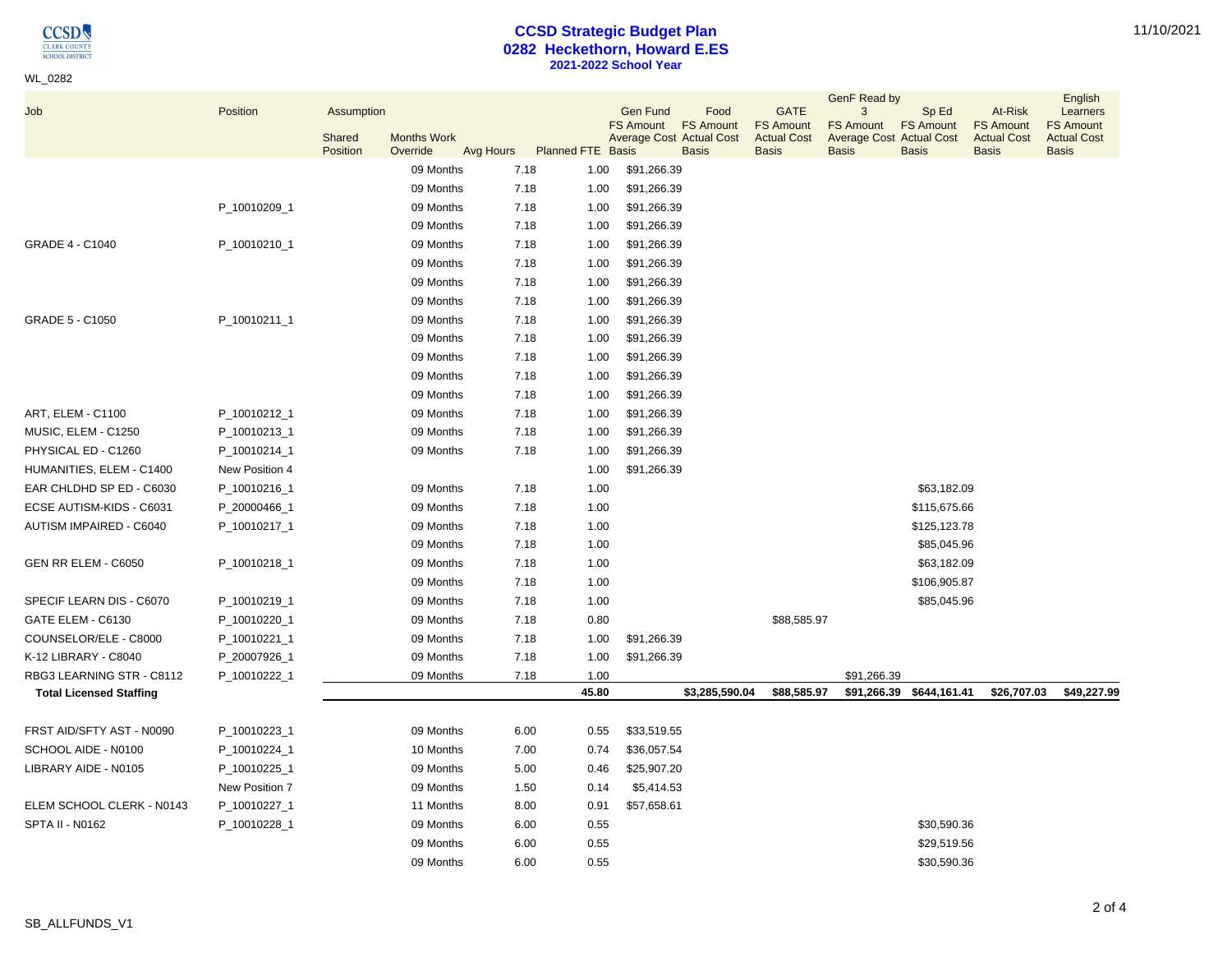**CCSD CLARK COUNTY**<br>**SCHOOL DISTRICT** 

WL\_0282

# **CCSD Strategic Budget Plan 0282 Heckethorn, Howard E.ES 2021-2022 School Year**

| Job                              | Position       | Assumption<br><b>Months Work</b><br>Shared<br>Position<br>Override | Avg Hours | Planned FTE Basis | <b>Gen Fund</b><br><b>FS Amount</b><br><b>Average Cost Actual Cost</b> | Food<br><b>FS Amount</b><br><b>Basis</b> | <b>GATE</b><br><b>FS Amount</b><br><b>Actual Cost</b><br><b>Basis</b> | GenF Read by<br>3<br><b>FS Amount</b><br><b>Average Cost Actual Cost</b><br><b>Basis</b> | Sp Ed<br><b>FS Amount</b><br><b>Basis</b> | At-Risk<br><b>FS Amount</b><br><b>Actual Cost</b><br><b>Basis</b> | English<br>Learners<br><b>FS Amount</b><br><b>Actual Cost</b><br><b>Basis</b> |
|----------------------------------|----------------|--------------------------------------------------------------------|-----------|-------------------|------------------------------------------------------------------------|------------------------------------------|-----------------------------------------------------------------------|------------------------------------------------------------------------------------------|-------------------------------------------|-------------------------------------------------------------------|-------------------------------------------------------------------------------|
|                                  |                |                                                                    | 09 Months | 6.00<br>0.55      |                                                                        |                                          |                                                                       |                                                                                          | \$36,908.09                               |                                                                   |                                                                               |
|                                  | P_20000465_1   |                                                                    | 09 Months | 6.50<br>0.60      |                                                                        |                                          |                                                                       |                                                                                          | \$31,324.62                               |                                                                   |                                                                               |
|                                  |                |                                                                    | 09 Months | 0.60<br>6.50      |                                                                        |                                          |                                                                       |                                                                                          | \$40,886.64                               |                                                                   |                                                                               |
| PE INSTR ASST - N0179            | P 10010229 1   |                                                                    | 09 Months | 6.00<br>0.55      | \$29,348.81                                                            |                                          |                                                                       |                                                                                          |                                           |                                                                   |                                                                               |
|                                  | New Position 8 |                                                                    | 09 Months | 0.50<br>0.05      | \$1,790.84                                                             |                                          |                                                                       |                                                                                          |                                           |                                                                   |                                                                               |
| <b>INSTRUCTIONAL AST - N0190</b> | P_10010230_1   |                                                                    | 09 Months | 0.50<br>0.05      |                                                                        |                                          |                                                                       |                                                                                          | \$1,992.46                                |                                                                   |                                                                               |
|                                  | P_10010232_1   |                                                                    | 09 Months | 0.46<br>5.00      |                                                                        |                                          |                                                                       |                                                                                          | \$25,068.08                               |                                                                   |                                                                               |
|                                  |                |                                                                    | 09 Months | 0.46<br>5.00      |                                                                        |                                          |                                                                       |                                                                                          | \$27,783.33                               |                                                                   |                                                                               |
|                                  | P_10010233_1   |                                                                    | 09 Months | 0.09<br>1.00      |                                                                        |                                          |                                                                       |                                                                                          | \$3,441.87                                |                                                                   |                                                                               |
|                                  | New Position 9 |                                                                    | 09 Months | 0.50<br>0.05      | \$1,786.56                                                             |                                          |                                                                       |                                                                                          |                                           |                                                                   |                                                                               |
| SCH OFFICE MANAGE - N0310        | P_10010234_1   |                                                                    | 11 Months | 8.00<br>0.91      | \$70,998.01                                                            |                                          |                                                                       |                                                                                          |                                           |                                                                   |                                                                               |
| COMPUTER TECH I - N1555          | P_20003829_1   |                                                                    | 10 Months | 0.42<br>4.00      | \$35,887.66                                                            |                                          |                                                                       |                                                                                          |                                           |                                                                   |                                                                               |
| SR FOOD SRVC WRKR - N5030        | P 10024257 1   |                                                                    | 09 Months | 0.51<br>5.50      |                                                                        | \$34,487.32                              |                                                                       |                                                                                          |                                           |                                                                   |                                                                               |
| CUSTODIAN - N8040                | P 10010236 1   |                                                                    | 12 Months | 8.00<br>1.00      | \$52,915.94                                                            |                                          |                                                                       |                                                                                          |                                           |                                                                   |                                                                               |
|                                  | New Position 5 |                                                                    | 12 Months | 7.00<br>0.88      | \$47,283.79                                                            |                                          |                                                                       |                                                                                          |                                           |                                                                   |                                                                               |
| <b>HD CUST I - N8110</b>         | P 10010238 1   |                                                                    | 12 Months | 8.00<br>1.00      | \$66,045.48                                                            |                                          |                                                                       |                                                                                          |                                           |                                                                   |                                                                               |
| PARA PRO - CTT - N9909           | No Position    |                                                                    | 12 Months | 7.47<br>1.00      | \$17,395.53                                                            |                                          |                                                                       |                                                                                          |                                           | \$22,520.97                                                       |                                                                               |
| <b>Total Support Staffing</b>    |                |                                                                    |           | 13.66             | \$482,010.05                                                           | \$34,487.32                              |                                                                       |                                                                                          | \$258,105.37                              | \$22,520.97                                                       |                                                                               |

#### WL\_0282

| Job                                | Position        | Days of Add-<br>On Hours | Add-On Hours Extra Hours                       | Days of Extra<br>Hours | Add-On Note | <b>Extra Note</b> |
|------------------------------------|-----------------|--------------------------|------------------------------------------------|------------------------|-------------|-------------------|
| <b>Add-On and Extra</b>            |                 |                          |                                                |                        |             |                   |
|                                    |                 |                          |                                                |                        |             |                   |
| <b>Total Add-On and Extra</b>      |                 |                          |                                                |                        |             |                   |
|                                    |                 |                          |                                                |                        |             |                   |
|                                    |                 |                          |                                                |                        |             |                   |
| WL_0282                            |                 |                          |                                                |                        |             |                   |
| <b>Account Description</b>         |                 | <b>Budget</b>            | <b>Budget</b><br><b>Budget</b><br>GenF Read by | (% )                   |             |                   |
|                                    | <b>Gen Fund</b> | 3                        | <b>English Learners</b>                        |                        |             |                   |
| <b>Supplies and Other Services</b> |                 |                          |                                                |                        |             |                   |

5610000000 General Supplies \$275,648.51 \$0.61 \$0.01 100.00%

11/10/2021